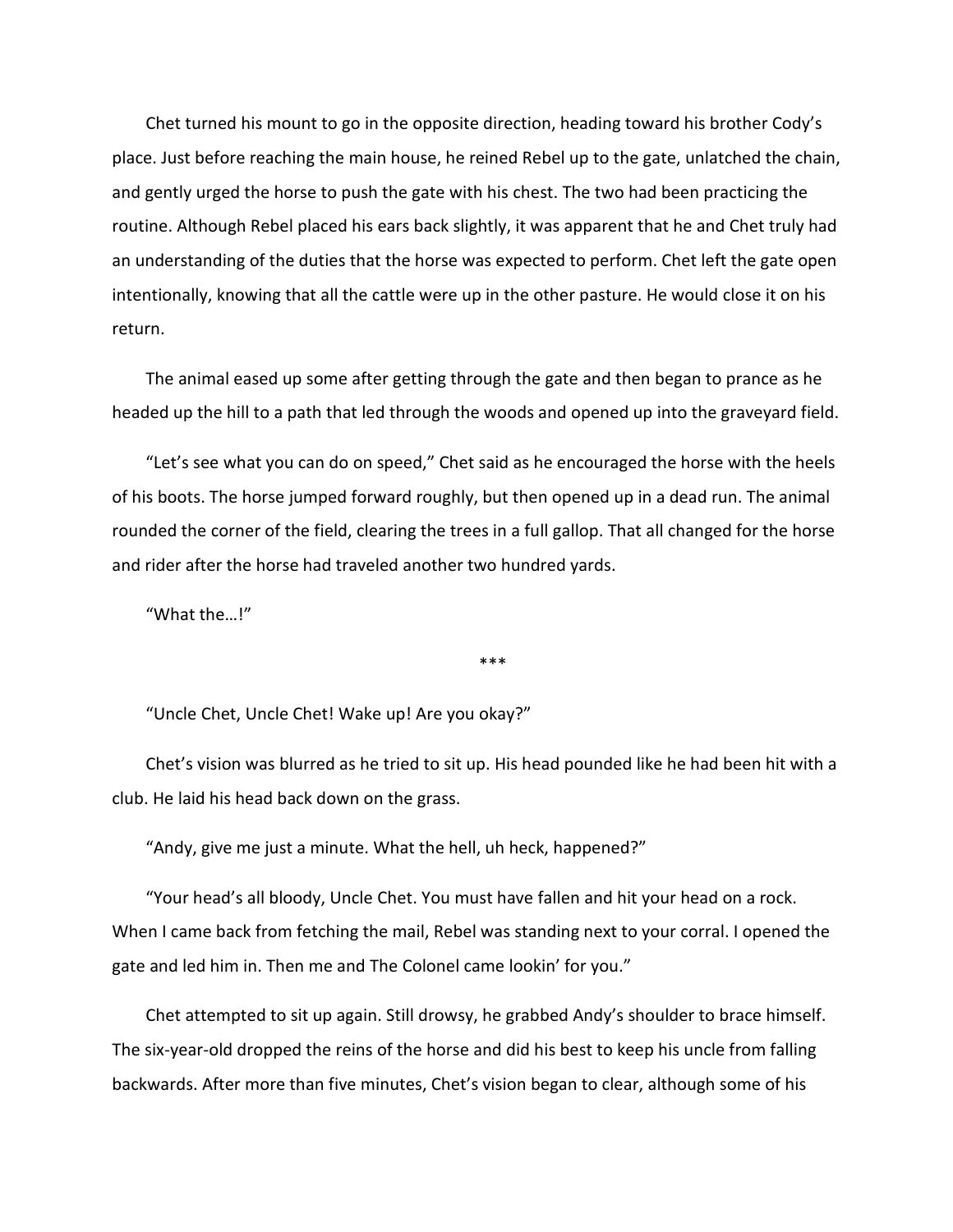dizziness remained. With Andy's help, he stood and reached for the saddle horn as The Colonel stood completely still. He leaned up against the horse's side for several minutes and now noticed the droplets of blood dripping from the side of his head.

"You're gonna' have to get up in that saddle, Uncle Chet. You're too big for me to hold you up while you walk."

"Andy, while I hold on here, slowly walk The Colonel in a semicircle so I'm on the high side of this incline. Move him over to the steeper part of the hill."

The boy did as instructed, making sure the horse took only the smallest of steps. With the The Colonel finally in place, Andy held Chet's waist with both hands as his uncle attempted to lift his left foot into the stirrup. It took three tries. Chet finally pulled himself up and onto the saddle seat. He was completely exhausted from the move and leaned over on the horse's neck.

Andy looked around. Chet's straw hat had been stomped by the Rebel's hoof. One of the horse's metal shoes had apparently cut through the crown of the hat. The boy picked it up anyway and placed it on his own head. Chet's Peacemaker also lay on the ground a short distance from where he fell. Carefully, the boy reached for its handle. Seeing that the hammer was cocked, he held it with his thumb while squeezing the trigger to release the action.

"Here, Uncle Chet. I'm putting your six shooter back in your holster. Come on Colonel, we got to get back to Aunt Callie's. She'll know what to do."

Chet drifted in and out of consciousness as his nephew walked the horse down the hill through the woods and eventually up to his back porch.

"Aunt Callie, Uncle Chet is hurt, bad!"

"That darn fool," she said. "He should have sold that Rebel off at auction. Help me get him down and into our bedroom."

Chet lay in his bed with his head propped up with pillows. A cold compress was on his head.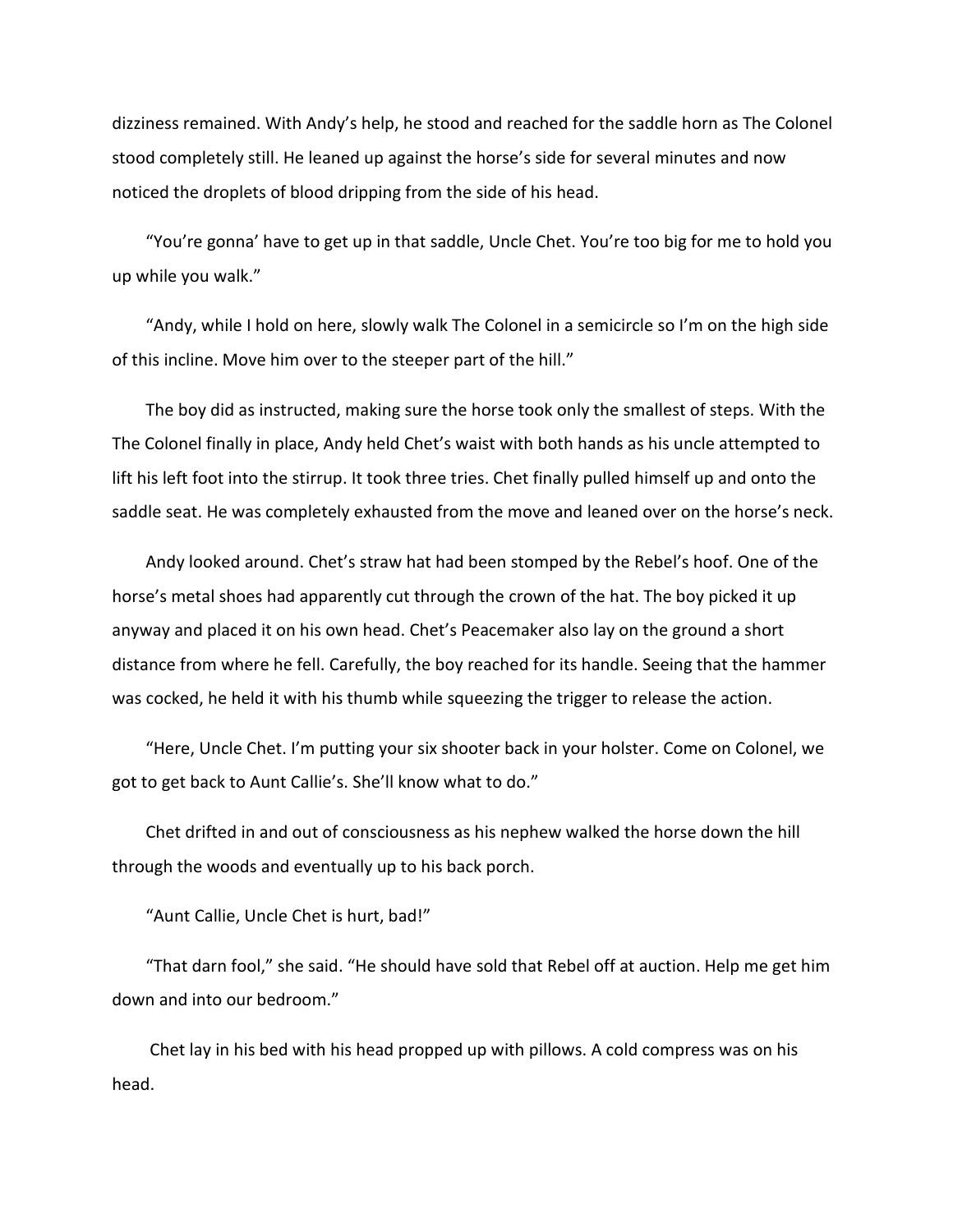"Andy stay here, and don't let him fall asleep. Keep talking to him—about anything. I'll drive up to the Mister Nelson's to call the doctor. Remember, don't let him fall asleep."

"Yes ma'am."

\*\*\*

Beth and Callie stood behind Doctor Milburn as he attempted to examine Chet.

"Ladies, I know you mean well, but I need a little room in here. "Get me a pan of warm water, a towel and some soap. He's going to need some stitches in that hard head of his."

As the two left, Milburn forced Chet to open his eyes so he could examine him.

"How many fingers do I have showing, Chet?"

"Two? Yeah, two for sure."

"You've got a bad concussion, plus you're going to need about six stitches in your head to keep what's left of your brain from falling out — probably wasn't much up there anyway. I'm going to have to shave some hair off your scalp so I can see what I'm doing. What the hell happened, Chet?"

"I honestly don't know, Doc. I was just getting my new horse into a gallop and the next thing I know I was laying on the ground and saw Andy standing over me. Honest. I wish I could remember."

"That happens sometimes," Milburn said. "It might come back to you, it might not. The brain has a funny way of blocking out trauma sometimes."

Within twenty minutes, Chet's head was stitched up and he was sitting up in bed, drinking some water.

"You need to stay in bed for the rest of the day, and you need to take it easy for at least a week. And, put a hat on your head if you're outside or you'll get a terrible sunburn on your noggin where I shaved off some of your hair."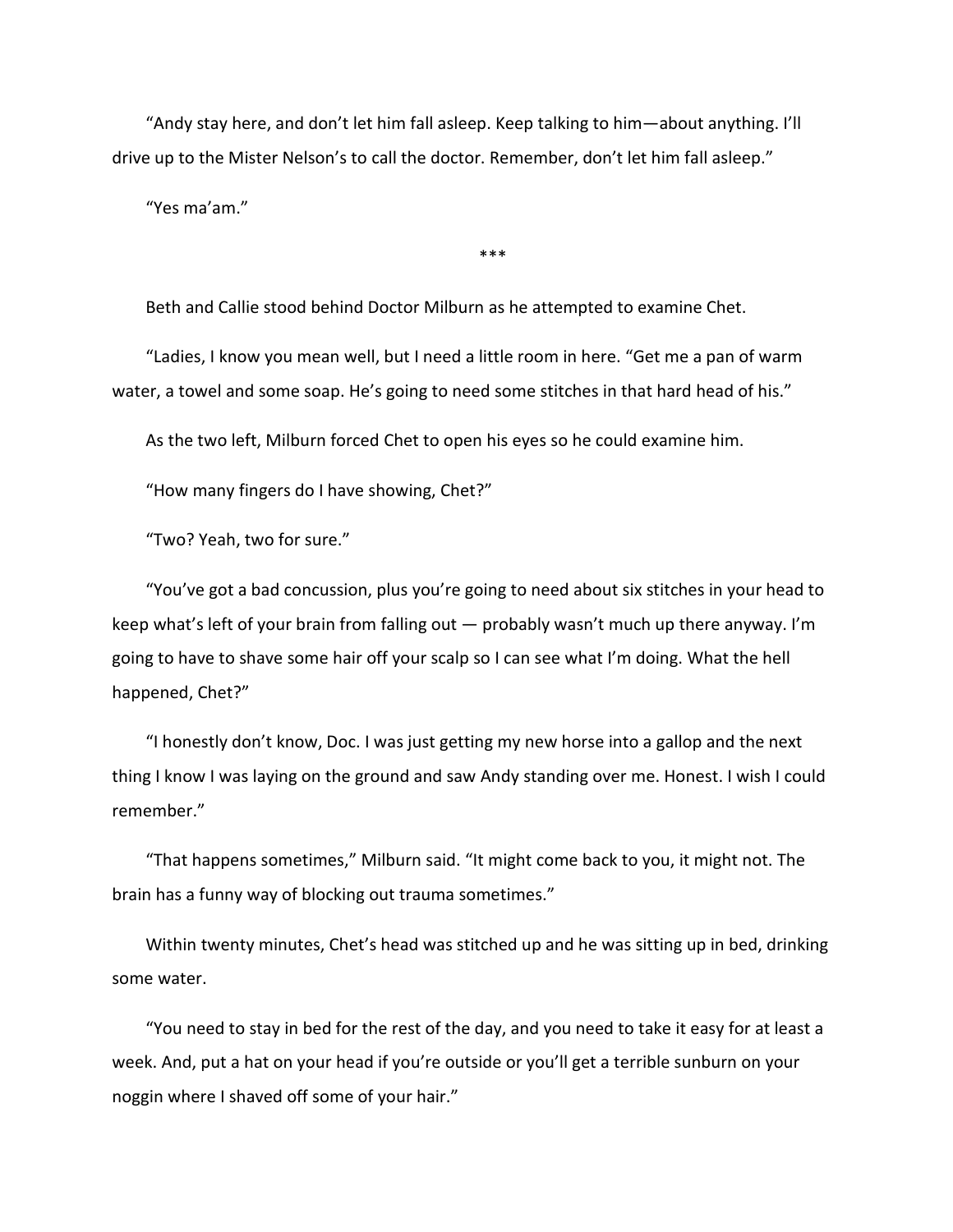Milburn scratched his left ear with his thumb and index finger. Then, he turned his head and looked at the destroyed cowboy hat, lying in a nearby chair.

"That one won't do at all," he said. "No heavy chores or horse riding until I come and examine you again next week. Understand?"

Chet nodded.

"I'll make sure of it," Callie said.

As Doctor Milburn walked down the path to his faded blue Oakland, he saw Andy by the corral, waving his hands to try and get his attention.

"Doctor Milburn, do you treat animals too? Uncle Chet's horse is hurt too."

By now, Andy had removed the horse's saddle and had tied the reins to the corral railing. Rebel's ears were pinned back on his head. The doctor moved slowly as he approached the sorrel and talked gently as he came closer.

"Easy boy. I know all about horses," he said. "I used to have one pull me around this county in a buggy until I was forced to buy one of these contraptions," he said as he pointed to his car. "Let's take a look see," he said as he pulled his bifocals down further on his nose.

"He's got this really bad cut on his shoulder," Andy said. "I ran home and got some ointment out of our barn. Pops used it on one of our mules the other day when it got its foot caught in the fence."

Milburn tried not to show any alarm as he examined the wound.

"You did just fine, boy. Wipe that area with a clean, wet rag once a day and keep putting that ointment on it until it starts to crust up some. How's a little fella' like you so good with this horse? Your Aunt Callie says he's a wild one."

"Don't tell my momma, or Aunty Callie," Andy said. "They told me to stay away from Rebel. But Uncle Chet has calmed him down quite a bit. Every day, when I go to fetch the mail up on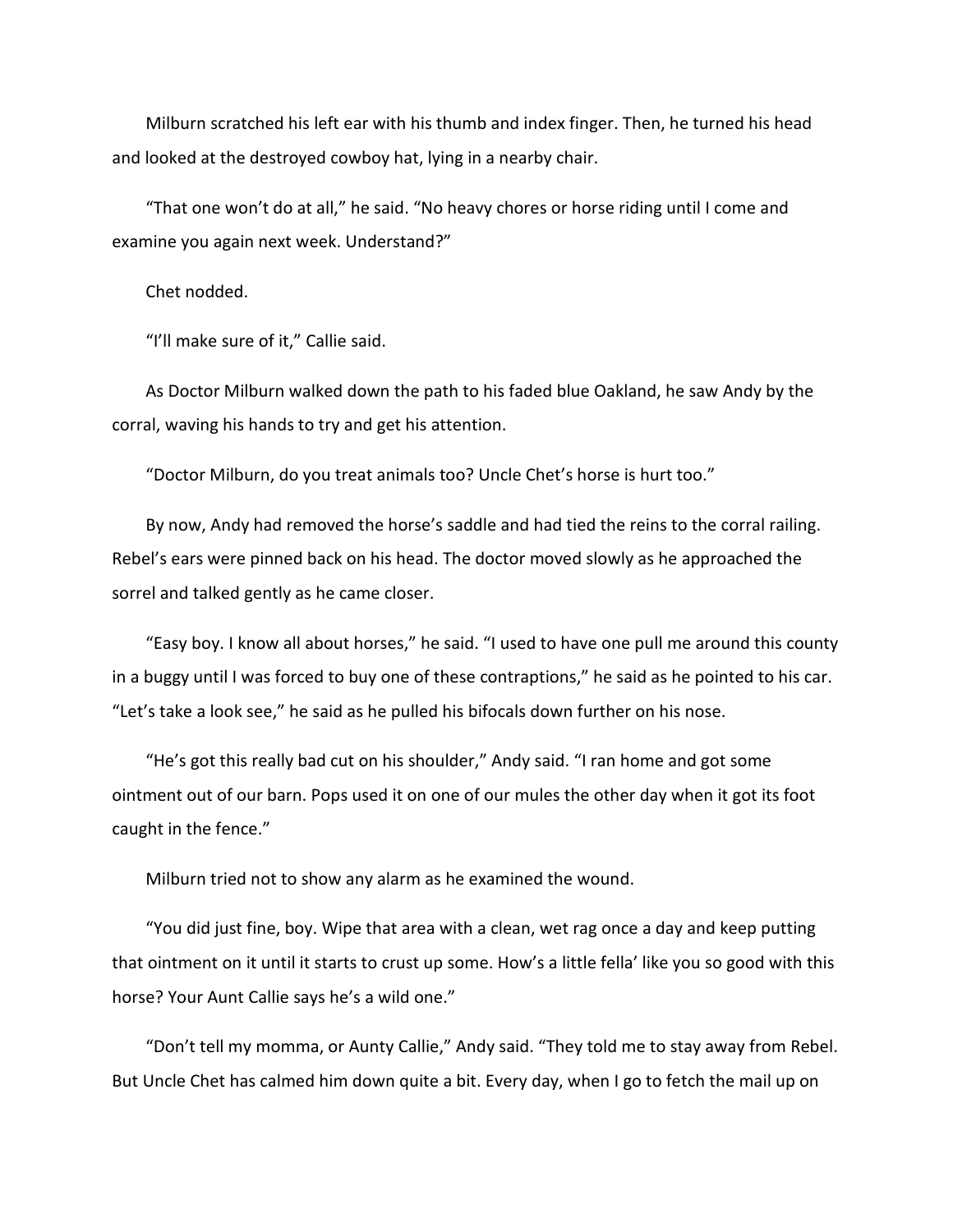the main road, I stop by and give him a piece of carrot if we have any in the house. He likes apples too. He lets me brush him as high as I can reach. I ain't told nobody, not even Uncle Chet."

"Well, you've done a good job, young man. Cody has taught you well. I forgot to tell Chet something. I've got to go back to the house for a minute."

## "Rebel was shot?"

"That's right, Chet. It just barely grazed him, but the bullet ripped into his hide making a cut about six inches long. That's how you got thrown. That nephew of yours patched him up really nice. I don't think the horse would tolerate me putting in any stitches. He should be fine in a week or so. That boy has a way with animals. Do you remember hearing a shot, anything at all?"

Chet shook his head and then glanced at his gun belt hanging on the bed post. Callie had placed it there when she put him back in bed and no one had touched it since.

"Hand me my revolver, Doc. I want to check something."

Chet opened the gate and turned the cylinder.

"Doc, two rounds have been fired off. I reloaded it this morning just before I left for my ride. But there's no way I could have shot my own horse."

"I agree, the angle would have been impossible with you in the saddle, and, there were no close-range powder burns on his fur."

"Doc, can you keep this quiet? I don't want anyone to get upset around here."

Milburn scratched his chin. Then he squinted as he looked down at Chet.